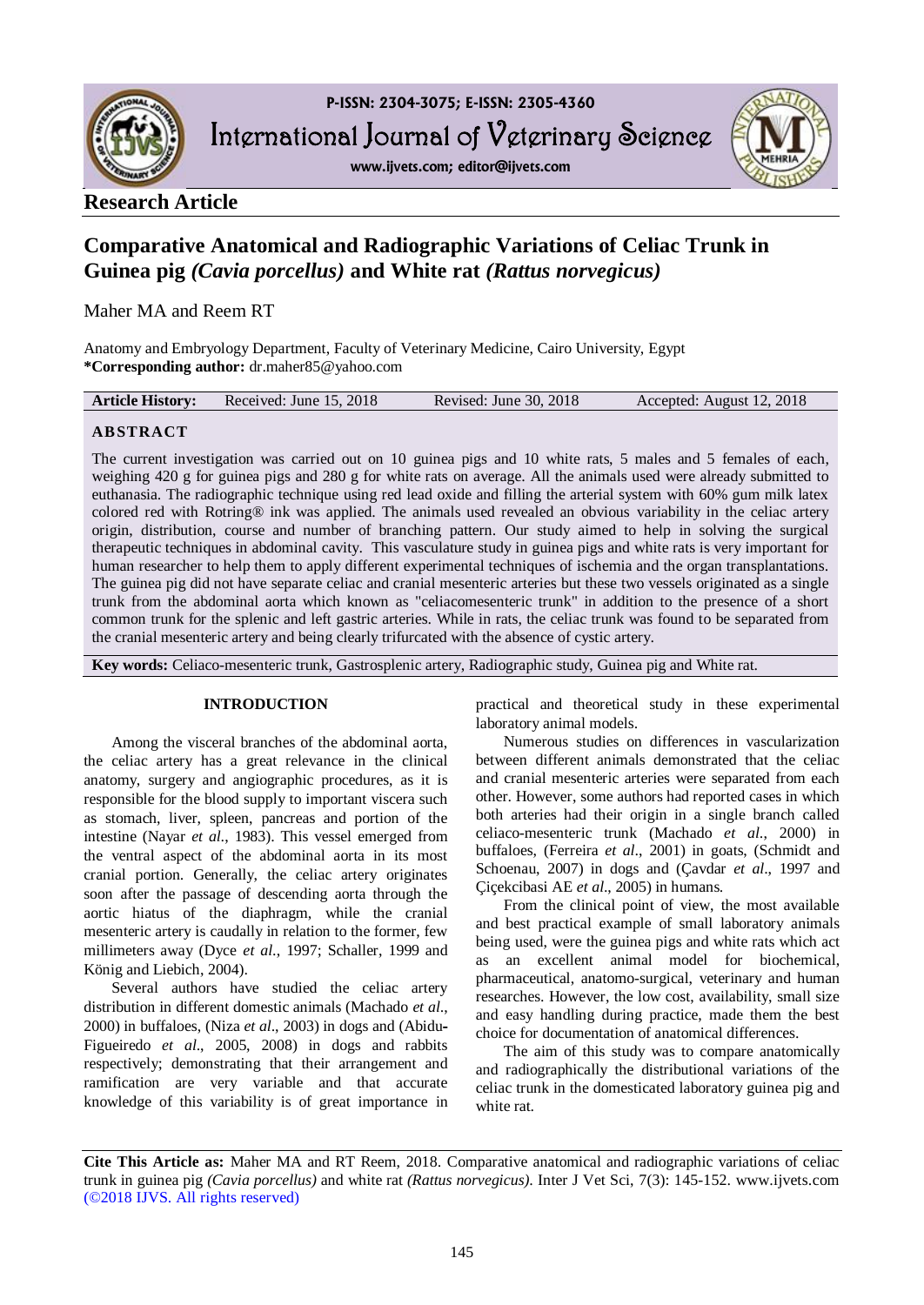#### **MATERIALS AND METHODS**

The current anatomical investigation was performed on 10 guinea pigs and 10 white rats, 5 males and 5 females of each, weighing 420 g for guinea pigs and 280 g for white rats on average and with a mean facial-sacral length of 16.84 cm for guinea pigs and 12.52 cm for white rats. All the animals used were already submitted to euthanasia using light inhalation of chloroform. The animals used were positioned in the right lateral position and then the chest was opened from the left side and dissected to reveal the thoracic portion of the aorta, which was cannulated using a flexible plastic butterfly of approximately 0.1 cm in diameter and 5 cm length. Thus, the arterial system was washed with 0.9% NaCl solution, followed by fixation with 10% formaldehyde solution according to the standard anatomical technique. The vessels were then filled with 60% gum milk latex colored red with Rotring® ink and one animal was used for radiography using red lead oxide mixed with latex. The animals were kept in jars with 10% formaldehyde solution for 3 days for latex polymerization. With the aid of a vernier caliper, the length, diameter of abdominal aorta, celiaco-mesenteric and celiac trunks were measured. The celiac artery branches were radiographed, dissected and photographed using a digital photo camera Nikon Coolpix L310 14.1 Megapixels in 9 photos. The nomenclature used was that recommended by the Nomina Anatomica Veterinaria, 5<sup>th</sup> edition by (Frewein and Habel, 2012) as well as the previous literatures.

#### **RESULTS**

#### **Abdominal aorta (***Aorta Abdominalis***)**

The abdominal aorta (Fig. 1, 2, 9/1) was the direct arterial continuation of the large initial part of descending aorta, known as the thoracic aorta after being emerged from the diaphragm through its aortic hiatus (Fig. 2/O) and extended caudally till its terminal division or bifurcation to right and left common iliac arteries. It was topographically located throughout its course within a ventral median groove filled with fats in the hypoaxial sublumbar muscles and measured an average length/diameter of about 6.4/0.221 cm in guinea pig and 4.2/0.124 cm in rat, and closely related along its length and from the right aspect by the caudal vena cava. It gave many branches but we concerned here with only a large main trunk, the celiac artery and demonstrated its anatomical association with the cranial mesenteric artery.

#### **Celiac Artery (***A. Celiaca***)**

The celiac artery (Fig. 2, 4, 9/2) was the first main single trunk emerging from the ventral aspect of the abdominal aorta after its passage from the aortic hiatus of the diaphragm.

In guinea pigs, we observed that all the dissected animals were found to be not having separate celiac and cranial mesenteric (Fig. 1, 5/3) arteries but having these two vessels originated as a single trunk from the abdominal aorta which was known as "Celiaco-mesenteric trunk"(Fig. 1, 3/4). This later trunk was the first branch emerging from the abdominal aorta caudal to the diaphragm by about 0.7 cm and directed ventrally and perpendicular to the long axis of the aorta and after a distance of about 1 cm, giving two large arteries separated by about 0.3 cm in between. The first was a common trunk for the splenic artery (Fig. 3, 5/6) and the left gastric artery (Fig. 3, 5/10) while the second for the common hepatic artery (Fig. 1, 3, 7/14). Then the celiacomesenteric trunk continued as a cranial mesenteric artery after the origin of the common hepatic artery.

While in rats, it found to be clearly observed in all dissected animals that the first branch emerging from the abdominal aorta was the caudal phrenic artery (Fig. 2/25) which supplying the crura of the diaphragm (Fig.  $2/m,n$ ) and the other main difference was that the celiac artery (Fig. 2/2) is a single trunk, trifurcated into three main separate arteries and found to be separated from the caudoventrally directed cranial mesenteric artery (Fig. 2/3) by a mean distance of 1.5 cm in length.

#### **Branches of celiac artery**

The celiac artery has a great role in the irrigation and nourishing of important digestive organs as the spleen, stomach, liver, pancreas and the initial portion of the duodenum. There was some variability between guinea pig and rat which may be in the origin, distribution, course or even the number of subdivision but the main celiac artery divisions are anatomically constant and identified as the splenic, left gastric and common hepatic arteries:

#### **The Splenic Artery (***A. Lienalis***)**

**Guinea pigs:** The splenic artery (Fig. 3, 5/6) was found to be originated together with the left gastric artery (Fig. 3, 5/10) by a single short common trunk called gastrosplenic artery (Fig. 1, 3, 5, 7/5) which emerged opposite to the common hepatic artery (Fig. 1, 3, 5, 7/14) from the celiacomesenteric trunk (Fig.7/4) after a distance of 1.5 cm from the abdominal aorta (Fig.7/1). The splenic artery directed toward the left side of stomach body and splenic hilus in the gastrosplenic ligament giving rise to three main splenic branches (Fig. 3/7) but with a unique distribution.

The first and second splenic branches originated by a very short common trunk then directed toward the spleen and ventrally, the first splenic branch giving two small twigs supplying the proximal end of the spleen but did not give a short gastric branch to stomach. The second splenic branch descending parallel to the third branch and at the level of splenic mid-point, being subdivided into two smaller branches, one entering the middle of splenic hilus and the other is a short gastric artery that supplying the greater curvature of stomach body.

The third splenic branch seems to be considered as the continuation of splenic artery coursing ventrally in parallel with the second branch and at the distal end of the spleen, being subdivided into two branches, one directing into the distal splenic hilus and the other one further divided into another two branches, one of them entering the greater omentum which called epiploic branch (Fig. 3/24) and the other one distributed in the distal convex part of the stomach greater curvature which called the left gastroepiploic artery (Fig. 3/9). It was clearly observed that the splenic artery and its branches except the first splenic branch, all participating in nourishing the pancreas and left part of stomach through small pancreatic branches (Fig. 3/23) and short gastric (Fig. 3, 7/8) arteries respectively.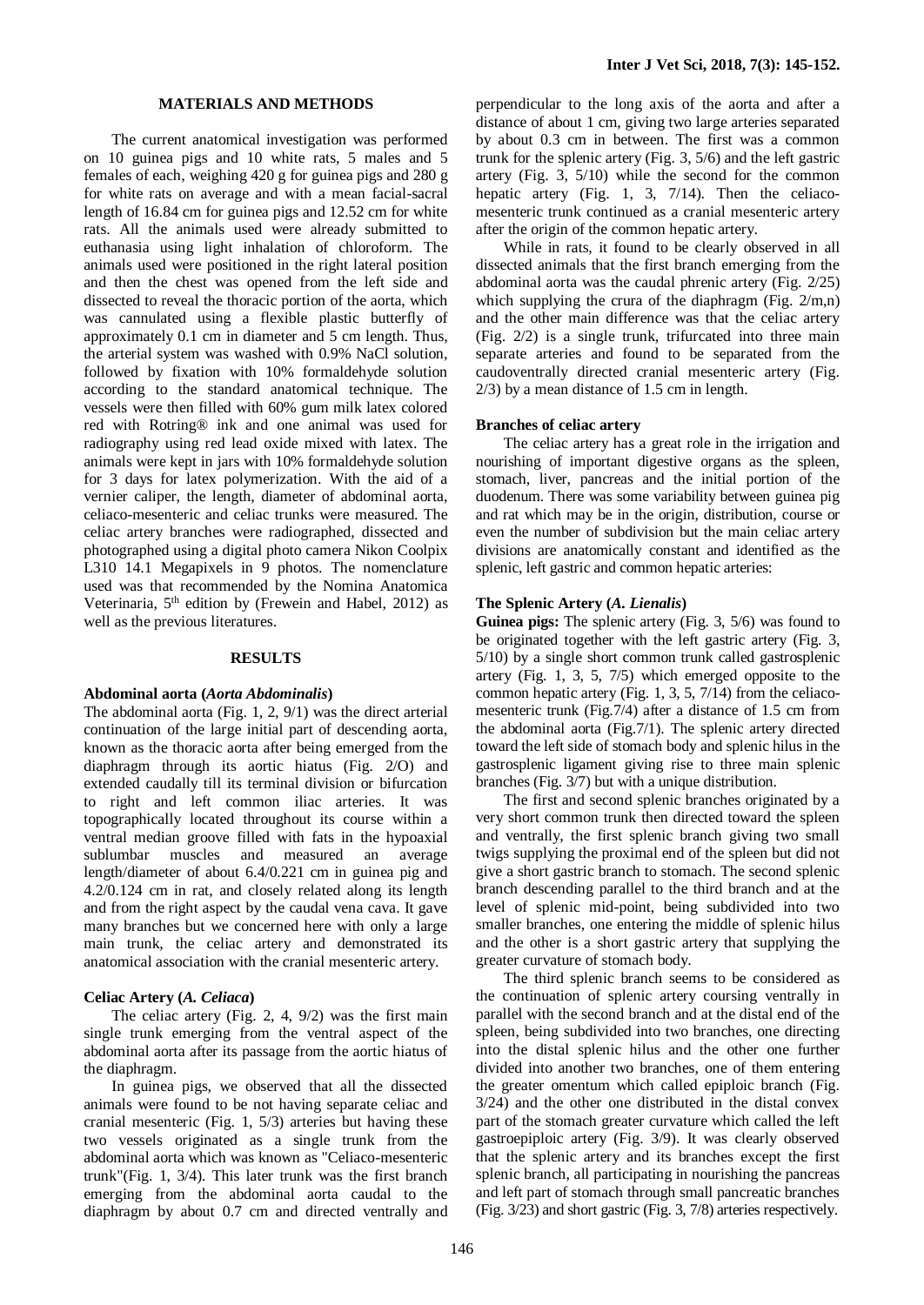

**Fig. 1:** Gross anatomical photograph of guinea pig abdomino-pelvic cavity showing the origin and course of celiaco-mesenteric trunk.



**Fig. 3:** Gross anatomical photograph of guinea pig stomach, liver, spleen and pancreas showing the distribution of the splenic artery.

**Rats:** The splenic artery (Fig. 4, 6, 8/6) was a single second branch of the celiac artery originated at a point little distal to the origin of the common hepatic artery (Fig.4,6,8/14) and on the opposite side. The splenic artery directed toward the left side being perpendicular on the celiac artery (Fig. 4/2) and coursing in the gastrosplenic ligament and giving rise to 5-8 splenic branches (Fig. 4/7).

The first splenic branch forming a common trunk which divided early into two branches, the proximal one is the short gastric artery (Fig. 4/8) supplying the fundus and upper part of the stomach greater curvature while the distal one (Fig. 4/7) entering the proximal splenic hilus to supply the splenic parenchyma.

The remaining splenic branches (Fig. 4/7) may be divided or not up on reaching the splenic hilus but were found evenly distributed at constant intervals ending into the splenic hilus and participating by small pancreatic branches (Fig. 4/23) and short gastric arteries. The last splenic branch was found to give rise to two separated branches, one entering the greater omentum called the epiploic branch (Fig.8/24) and the other branch coursing around the stomach greater curvature which called the left gastroepiploic artery (Fig. 8/9).

### **The Left Gastric Artery (***A. Gastrica Sinistra***)**

**Guinea pigs:** The left gastric artery (Fig. 5/10) observed to be originated by a short trunk in common with the



**Fig. 2:** Gross anatomical photograph of rat abdomino-pelvic cavity showing the origin of celiac trunk.



**Fig. 4:** Gross anatomical photograph of rat stomach, liver, spleen and pancreas showing the distribution of the splenic artery.

previously mentioned splenic artery. It is the main arterial blood supply to the body of the stomach which divided after 2 cm from its point of separation from the splenic division into two branches directed toward the stomach lesser curvature to supply the visceral and parietal surfaces of the stomach through visceral (Fig. 5/11) and parietal (Fig. 5/12) branches respectively. The visceral branch was seen to be divided earlier than the parietal one. It was divided into 3-4 smaller branches circling and nourishing the cardia, fundus, visceral surface and the left upper part of the stomach and sending small twigs to the oesophagus (Fig. 5/13).

The parietal branch of left gastric artery continued toward the middle part of lesser curvature where it divided into only two smaller branches, one of them being restricted to the region of the lesser curvature while the other branch distributed on the parietal surface of the stomach after giving small fine twigs to the pylorus to communicate with the fine branches (Fig. 5/28) of the gastroduodenal artery; an artery originating from the common hepatic artery.

**Rats:** The celiac artery appeared to be trifurcated taking a specific pattern in which, two opposite arteries, the splenic (Fig. 4/6) and the common hepatic (Fig. 4/14) arteries while the left gastric artery (Fig.4/10) is the third division seems to be the direct ventral continuation of the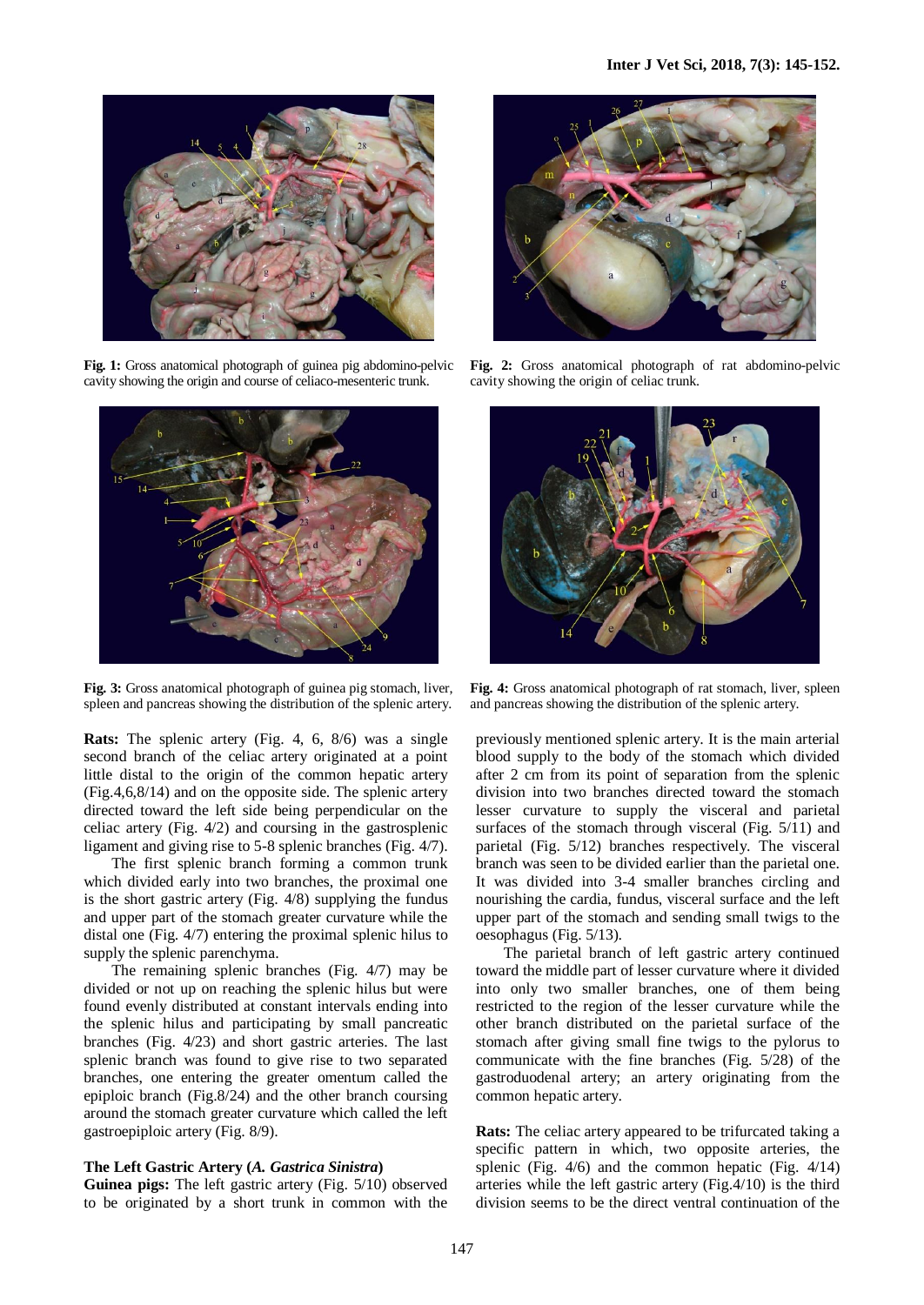celiac trunk (Fig. 4/2). The left gastric artery beginning straight toward the lesser curvature parallel and mostly right to the abdominal part of oesophagus and after a distance of 4 cm, it was divided into two short visceral (Fig. 8/11) and parietal (Fig. 6/12) branches. The visceral branch was further divided into 2 smaller branches each of them giving 4-5 smaller twigs distributed in a radiating manner through the serosa of the stomach visceral surface.

The parietal branch of left gastric artery directed cranially toward the parietal surface of the stomach and gave a small oesophageal branch (Fig.6/13) at the point of its origin then continue to be further divided into 3 branches each giving 2-3 smaller twigs to supply the parietal surface of stomach body.

It was clearly noticed that the left gastric artery was highly extra-gastric branched giving more twigs in rats than in guinea pigs and its visceral and parietal branches were mostly located toward the right half of the stomach in case of rats (Fig.6) than in guinea pigs (Fig. 5) where their distribution was even to all parts of the stomach. In addition, another difference was that the oesophageal branch being originated from the parietal branch of left gastric artery in case of rats (Fig.6/13) while from the visceral one in case of guinea pigs (fig.5/13).



**Fig. 5:** Gross anatomical photograph of guinea pig stomach, liver, spleen and pancreas showing the distribution of the left gastric artery.



**Fig. 7:** Gross anatomical photograph of guinea pig stomach, liver, spleen and pancreas showing the distribution of the common hepatic artery.

**The Common Hepatic Artery (***A. Hepatica Communis***) Guinea pigs:** The common hepatic artery (Fig. 7/14) was the second artery found to be originated few millimeters below the origin of the gastrosplenic trunk (Fig. 5, 7/5) and being opposite to the later trunk. Otherwise, it was emerged from the celiaco-mesenteric trunk (Fig. 7/4) and continued cranially toward the liver for about 3 cm till reaching the dorsal border of liver. At this point, and before turning toward the opposite gastric side, giving rise to the hepatic artery (Fig. 7/15) which coursing in the portal fissure of liver in between the caudate and papillary lobes where it divided into right (Fig. 7/16) and left hepatic (Fig. 7/17) branches. However, the left hepatic branch giving rises to an artery supplying the cystic duct and gall bladder which called a cystic artery (Fig. 7/18).

The common hepatic artery being continued as a gastroduodenal artery (Fig. 7/19) after giving rises to the hepatic artery. This gastroduodenal artery coursing toward the right part of stomach and duodenum considered as the direct continuation of the common hepatic artery. The gastroduodenal artery after about 1.5 cm, giving descending small branches to the pylorus called pyloric arteries (Fig. 7/20) (two in number) toward the gastric side and fine pancreatic branches (Fig. 7/23) toward the



**Fig. 6:** Gross anatomical photograph of rat stomach, liver, spleen and pancreas showing the distribution of the left gastric artery.



**Fig. 8:** Gross anatomical photograph of rat stomach, liver, spleen and pancreas showing the distribution of the common hepatic artery.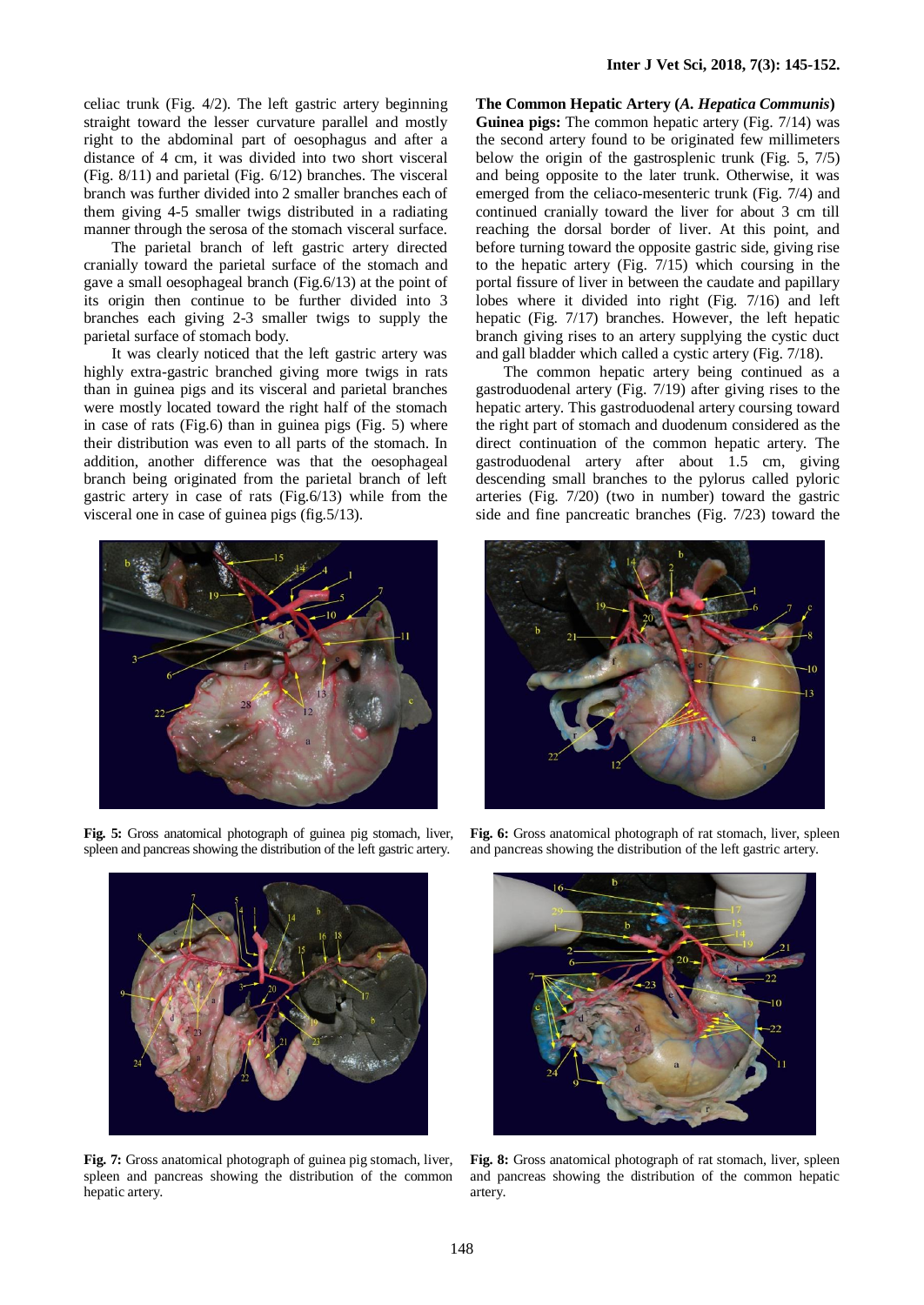

**Fig. 9:** Radiographic figure showing the origin of celiac, celiacomesenteric and cranial mesenteric arteries in guinea pig (A) and rat (B). (\*) Gravid uterus of guinea pig.

#### **Legends of Figures**

- 1. Abdominal aorta.
- 2. Celiac artery.
- 3. Cranial mesenteric artery.
- 4. Celiaco-mesenteric trunk.
- 5. Gastro-splenic artery.
- 6. Splenic artery.
- 7. Splenic branches.
- 8. Short gastric branches.
- 9. Left gastro-epiploic artery.
- 10. Left gastric artery.
- 11. Visceral branches of 10.
- 12. Parietal branches of 10.
- 13. Oesophageal branch.
- 14. Common hepatic artery.
- 15. Hepatic artery.
- 16. Right hepatic artery.
- 17. Left hepatic artery. 18. Cystic artery (Guinea pig only).
- 19. Gastro-duodenal artery.
- 20. Pyloric artery.
- 21. Cranial pancreatico-duodenal
- artery. 22. Right gastro-epiploic artery.
- 23. Pancreatic branches.
- 24. Omental (epiploic) branches.
- 25. Caudal phrenic artery.
- 26. Renal artery.
- 27. Lumbar arteries.
- 28. Anastomotic branch with gastroduodenal artery.
- 29. Caudate lobe artery

duodenal side then divided up on reaching the initial part of descending duodenum into cranial pancreaticoduodenal artery (Fig. 7/21) irrigating the descending duodenum and the right lobe of pancreas and continued till anastomosed with the caudal pancreaticoduodenal artery from the cranial mesenteric artery and the right gastroepiploic artery (Fig. 7/2) which coursing on the greater curvature of stomach giving fine twigs toward the stomach and others toward the greater omentum (epiploic branches) till reaching the middle of the greater curvature where it is anastomosed with the left gastroepiploic artery of the splenic artery.

a. Stomach.

- b. Liver.
- c. Spleen.
- d. Pancreas.
- e. Oesophagus.
- f. Duodenum.
- g. Jejunum.
- h. Ileum.
- i. Cecum.
- j. Ascending colon.
- k. Transverse colon.
- l. Descending colon.
- m. Left crus of diaphragm.
- n. Right crus of diaphragm. o. Aortic hiatus.
- p. Left kidney.
- 
- q. Gall bladder (Guinea pig only).
	- Greater omentum.

**Rats:** The common hepatic artery in rats was closely similar to that of the guinea pigs in its distribution and course but there was a little clear variability between them.

The variability observed was that the common hepatic artery in rats (Fig. 8/14) was the first artery originated opposite to and little above the origin of the splenic artery (Fig. 8/6) from the celiac trunk (Fig. 8/2) after a distance of 3 cm from the abdominal aorta and found to be little shorter than of guinea pigs.

The next main difference was that the hepatic artery before dividing into right and left hepatic branches giving a clear caudate lobe artery (Fig. 8/29) and there was no a cystic artery due to absence of the gall bladder and cystic duct in white rats.

The last different point observed was the presence of single pyloric artery (Fig. 8/20) which originated her from the right gastroepiploic artery (Fig. 8/22) instead of the gastroduodenal one.

#### **DISCUSSION**

The current study revealed that the celiac artery found in common trunk called "celiaco-mesenteric" trunk with the cranial mesenteric artery at a level of second lumbar vertebra in guinea pigs but was found separated from the cranial mesenteric artery with a mean length of 0.5-1 cm and preceded by a caudal phrenic artery in all dissected rats. While Abidu-Figueiredo *et al* (2008) asserted that the celiac artery of rabbit, the first major ventral branch of the abdominal aorta, arose as an only one artery in all dissected rabbits arising between the  $12<sup>th</sup>$  and  $13<sup>th</sup>$  thoracic vertebra in 36.7% of animals; between the  $13<sup>th</sup>$  thoracic vertebra and the 1<sup>st</sup> lumbar vertebra in 40% of animals; at the level of the  $13<sup>th</sup>$  thoracic vertebra in 20% of animals; and at the level of the 1st lumbar vertebra in only 3.3% of animal with a mean length of the celiac artery was 0.5cm.

Berg (1961) in 41% of cats, Abidu-Figueiredo (2005) in dogs and Ahasan *et al* (2012) in rabbits, all had observed that the celiac artery was divided into common trunk for hepatic, gastroduodenal and right gastric arteries and common trunk for splenic and left gastric arteries. A result which was similar to our observations in guinea pigs except for the presence of right gastric artery which was neither present in guinea pigs nor in rats.

Our investigations in the present study of guinea pigs was greatly different with (Abidu-Figueiredo *et al*., 2008 and Nowicki *et al*., 2010) who reported that, in all dissected rabbits the first branch of the celiac artery was the splenic artery, the second branch was the left gastric artery and the hepatic artery arose from the left gastric artery. While these observations were completely similar to that observed by (McLaughlin and Chiasson, 1979 and Ahasan *et al*., 2012) in rabbits, that the celiac artery divisions were concluded into two common trunks, the first for the splenic and left gastric arteries and the second for the common hepatic and gastroduodenal arteries.

Our results were unlike that reported by (Tsuzaki, 1935, Barone *et al*., 1973, Popesko *et al*., 2002, Abidu-Figueiredo *et al*., 2008 and Ikegami *et al*., 2016) in rabbits that the splenic artery arose as the first independent branch of the celiac artery in all animals examined and preceded to the left toward the splenic hilus that runs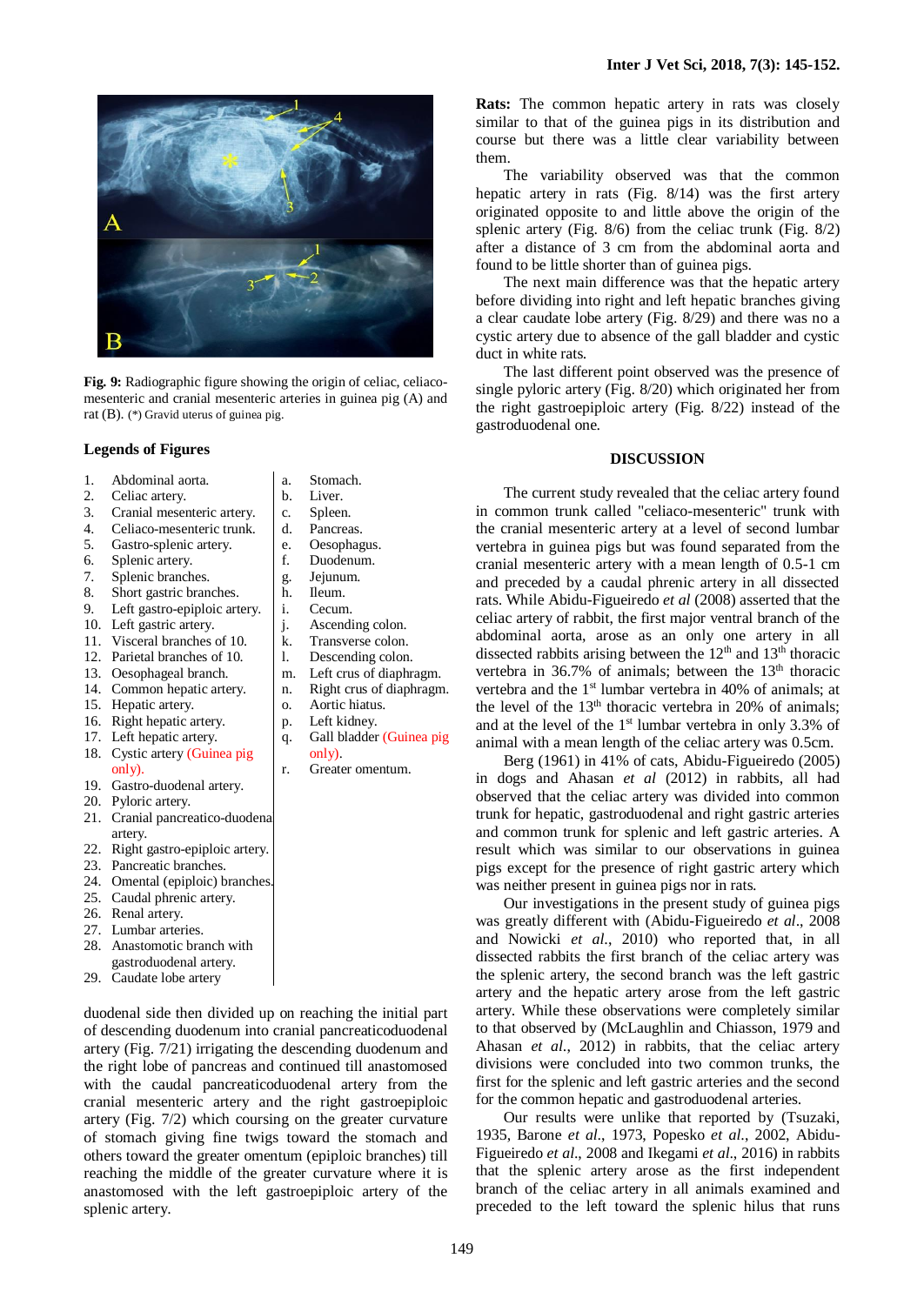along the visceral surface of the spleen. Upon reaching the hilus, it gave off different branches to the spleen and others to the stomach.

In rodents, which are very close in habits and behavior to the lagomorph, the origin of the splenic artery was variable in each species. In the guinea pig, the splenic artery usually arises as a common trunk with the left gastric artery called gastrosplenic artery (Shively and Stump, 1975 and Bednářová and Malinovský, 1990). Whereas in the rat (Hebel and Stromberg, 1986), dormouse (Ventura and López-Fuster, 1994) and Mediterranean pine vole (Ventura *et al*., 1995), the splenic artery usually arises as one of the trifurcated branches of the celiac artery. A result which was simulates our observations.

Our investigations in rats were similar to that found by (Bivin *et al*., 1987) in the hamster, (Bisaillon *et al*., 1988) in muskrat, (López-Fuster and Ventura, 1992) in wood mouse and (Ventura *et al*., 1996) in degu that the splenic artery usually arises as an independent branch of the celiac artery or as the second independent branch in the North American beaver (Bisaillon and Bhérer, 1979). However, Bednářová and Malinovský (1988) in rabbit confirmed that not the splenic artery but the hepatic artery was the first branch in 1 out of 30 cases that they examined.

Ikegami *et al* (2016) had revealed that each splenic branch of rabbit arose as either an independent branch of the splenic artery or as a trunk in common with a short gastric artery. They also added that the first branch of the splenic artery was always a short gastric artery or the common trunk of a splenic branch with a short gastric artery, but never a splenic branch. A result which was in accordance with our findings in rats only but never been observed in guinea pigs in which the first branch of splenic artery was for the spleen only.

Our observations were disagreed with the results reported by (Özdemir *et al*., 2013) in chinchilla that there was one trunk, which called the gastrosplenic artery, supplying the dorsal spleen and the greater curvature of the stomach and the other, which called the splenic artery, supplying the central and the ventral spleen and originated from the celiac artery at the same level. They also added that it was considered that these two trunks in the chinchilla might correspond to one common trunk of the splenic artery with the left gastric artery in the rabbit.

The number of the splenic branches varied from 3 to 10 according to the specimen. Furthermore, the number of the common trunk (s) of the splenic branches with short gastric arteries varied from 0 to 4 (Ikegami *et al*., 2016) in rabbits. While Abidu-Figueiredo *et al* (2008) studied 30 New Zealand rabbits (weight, 2.5 kg) and obtained different results in that the number of the splenic branches varies from 1 to 5 with 3 branches (33.3%) being the most frequent. In the rat, whose spleen is shaped similar to that of the rabbit (Hebel and Stromberg, 1986 and Vdoviaková *et al*, 2015), it is reported that the number of splenic branches was 5 to 8. This finding is similar to that from our study, wherein all of the rats have 5 to 8 splenic branches.

Vdoviaková *et al* (2015) had reported generally that the splenic artery in rats continued as the left gastroepiploic artery on the greater curvature of the

stomach. This left gastroepiploic artery was divided into short gastric arteries, which supplied the fundic region of the greater curvature of the stomach. These short gastric arteries were visible on gastric surfaces. But our observations and those of (Shively and Stump, 1975) in guinea pigs and (Mohamed, 2014) in rabbits confirmed that the continuation of splenic artery ended by the epiploic branch to the greater omentum and left gastroepiploic artery to the stomach greater curvature.

Nickel *et al* (1983) and Nielson (1995) had reported that the left gastric artery arose directly from the splenic artery in cats, dogs and pigs. While (Schwarze, 1970 and Abidu-Figueiredo, 2005) confirmed that the left gastric artery arose directly from the celiac artery in horses and bovines, and directly from the hepatic artery in ovine.

Our investigations were in agreement with that found by (Vdoviaková *et al*, 2015) in rats that the left gastric artery originated directly from the celiac artery in all cases. The left gastric artery directed on the lesser curvature of the stomach in the region of the insertion of the gastric mesentery (mesogastrium). Along this course it gave off the parietal and visceral branches to the surfaces of the stomach. But we noticed that the left gastric artery was mostly located to the right gastric part in rats than in guinea pigs.

Our observations of guinea pig hepatic artery were similar to be found by (Ahasan *et al*., 2012) in New Zealand white rabbit who reported that the hepatic artery arose by a common trunk with gastroduodenal artery from the celiac artery. The hepatic artery proceeded on the visceral surface of the liver toward the porta hepatis where it ramified. While (McLaughlin and Chiasson, 1979 and Abidu-Figueiredo *et al*., 2008) had recorded that the hepatic artery was a branch of the left gastric artery or it was the continuation of the left gastric artery in New Zealand rabbits.

We are completely disagreed with (Mohamed, 2014) in rabbits who observed that the gastroduodenal artery arose from the cranial mesenteric artery. It arose at the same origin of the caudal pancreaticoduodenal artery of the cranial mesenteric artery. But greatly agreed with him in that the right gastroepiploic artery gave gastric branches to the greater curvature of the pyloric region of the stomach and fine epiploic branches to the greater omentum and it anastomosed with the left gastroepiploic artery of the splenic artery in both the guinea pigs and rats.

Our results were not similar to that reported by (Ahasan *et al*., 2012 and Mohamed, 2014) in New Zealand white rabbit and (Vdoviaková *et al*., 2015) in rats that the right gastric artery arose in a common trunk with hepatic and gastroduodenal arteries from the celiac artery. They also observed that the right gastric artery coursed caudoventrally towards the lesser curvature of the stomach and detaching a pyloric branch which descended on the lesser curvature of the stomach and the pyloric antrum and it gave a twig to the body of the stomach then terminated by two branches on the parietal surfaces of the stomach. A result which not simulates our findings where the right gastric artery was absent in both guinea pigs and rats which compensated by the pyloric branches of gastroduodenal artery.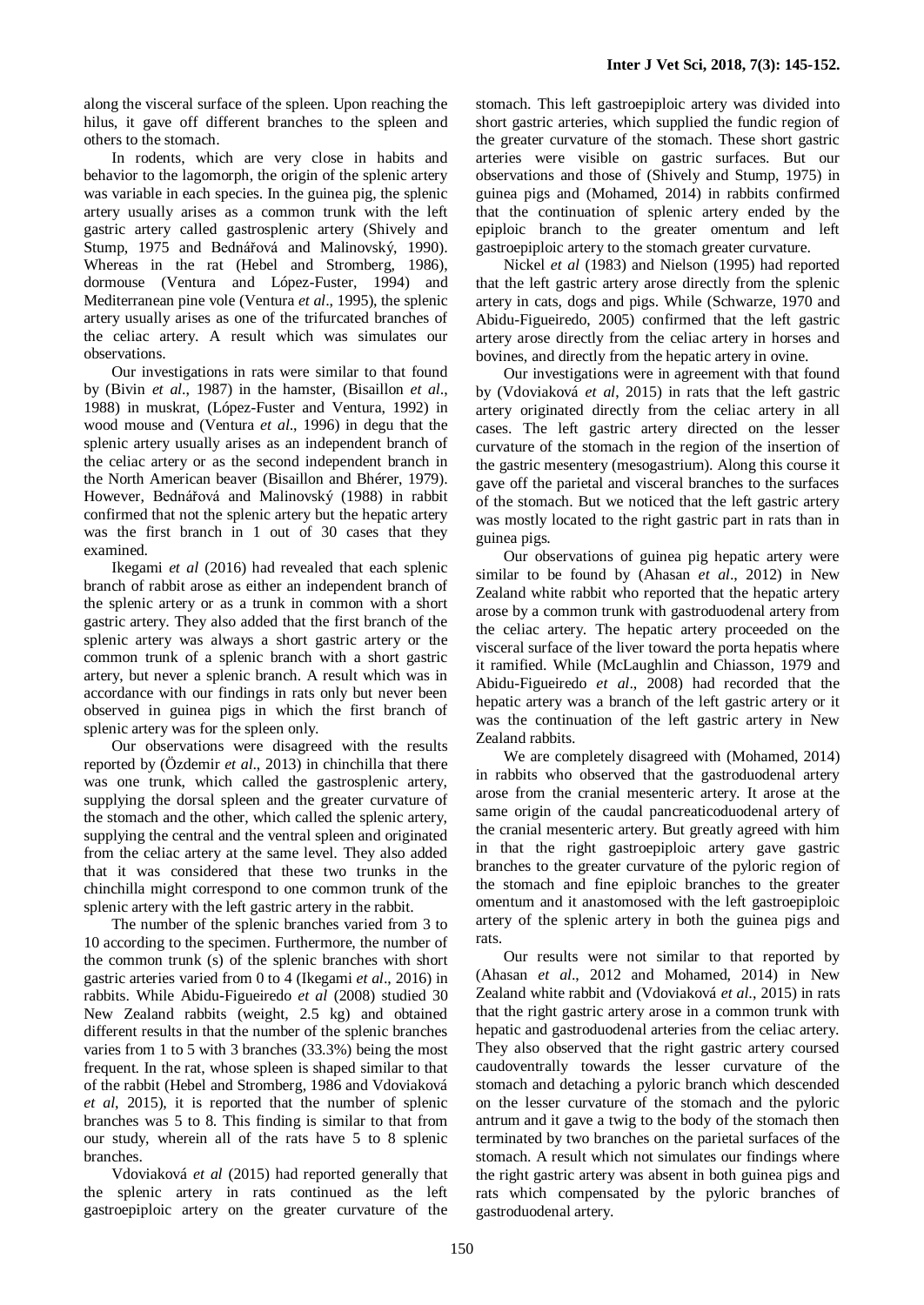#### **Conclusion**

The present investigation illustrated a clear variability between two species of rodents, the guinea pigs and white rats in the origin, branching pattern and distribution of the celiac artery. These variations are of a great importance in the surgical experiments as for introducing of microcatheters for emboli. The presence of "celiaco-mesenteric trunk" and the common trunk for the splenic and left gastric arteries in the guinea pigs was a clear difference. The trifurcation of celiac trunk and separation of celiac from cranial mesenteric artery in rats and the absence of right gastric artery in both studied animals, all these observations had been confirmed through radiographic technique.

#### **REFERENCES**

- Abidu-Figueiredo M, B Xavier-Siva, TM Cardinot, MA Babinski and MA Chagas, 2008. Celiac artery in New Zealand rabbit: anatomical study of its origin and arrangement for experimental research and surgical practice. Pesqui Vet Bras, 28: 237–240.
- Abidu-Figueiredo M, GP Dias, S Cerutti, B Carvalho-De-Souza, RS Maia and MA Babinski, 2005. Variations of celiac artery in dog: anatomical study for experimental, surgical and radiological practice. Int J Morph 23: 37- 42.
- Ahasan ASML, MS Islam, ASMG Kibria, ML Rahman, MM Hassan and M Uddin, 2012. Major Variation in Branches of the Abdominal Aorta in New Zealand White Rabbit (Orycotolagus Cuniculus). Int J Nat Sci, 2: 91- 98.
- Barone R, C Pavaux, PC Blin and P Cuq, 1973. Atlas d'Anatomie du Lapin (translated into Japanese by Mochizuki, K.), Gakusosha, Tokyo.
- Bednářová Z and L Malinovský, 1990. Variability of branching of the a. coeliaca (truncus coeliacomesentericus) in the guinea pig (*Cavia aperea f. porcellus*). *Folia Morphol. (Praha)* 38: 382–395.
- Bednářová Z and L Malinovský, 1988. Ramification of the coeliac artery in the domestic rabbit (Oryctolagus cuniculus f. domestica). Scr. Med. (Brno) 61: 17–34.
- Berg R. 1961. Comprehensive research on the course of the aorta branches in Felis domestica. Anat Anz. 110: 224–250.
- Bisaillon A, A Grenier and R Bousquet, 1988. Arterial blood supply to the stomach of the muskrat (*Ondatra zibethicus*). *Anat. Histol. Embryol.* 17: 7–11.
- Bisaillon A and J Bhérer, 1979. Gross anatomy of the arterial supply of the stomach of the North American beaver *(Castor canadensis)*. Acta Anat (Basel), 104: 79–85.
- Bivin WS, GA Olsen and KA Murray, 1987. Morphophysiology. pp: 10–41. *In*: Laboratory Hamsters. (Van Hoosier, G. L. Jr. and McPherson, C. W. eds.), Academic Press, Orlando.
- Çavdar S, U Sehirli and B Pekin, 1997. Celiacomesenteric trunk. Clinical Anatomy, 10: 231-234.
- Çiçekcibasi AE, II Uysal, M Ôeker, I Tuncer, M Buyukmumcu and A Salbacak, 2005. A rare variation of the coeliac trunk. Ann Anat, 187: 387-391.
- Dyce KM, WO Sack and CG Wensing, 1997. Tratado de anatomia veterinária. Rio de Janeiro: Guanabara Koogan, Cap. 7: 192.
- Ferreira FA, MA Miglino, FOC Silva, FSR Carvalho and TC Santos, 2001. Origem das artérias mesentéricas cranial e caudal em fetos de caprinos da raça Saanen (Capra hircus – Linnaeus, 1758). Braz J Vet Res Anim Sci, 38: 69-73.
- Hebel R and MW Stromberg, 1986. Anatomy and Embryology of the Laboratory Rat, BioMed Verlag, Wörthsee.
- Ikegami R, Y Tanimoto, M Kishimoto and H Shibata, 2016. Anatomical variation of arterial supply to the rabbit spleen. J Vet Med Sci, 78: 199–202.
- König HE and HG Liebich, 2004. Órgãos do sistema cardio vascular. In: Anatomia dos animais domésticos – Texto e atlas colorido. Porto Alegre: Artmed, Cap, 12: 153–188.
- López-Fuster MJ and J Ventura, 1992. Arrangement of the branches of the aorta abdominalis in the wood mouse (Apodemus sylvaticus). Anat Histol Embryol. 21: 146–151.
- Machado MRF, MA Miglino and VP Cabral, 2000. Origin of celiac and cranial mesenteric arteries in buffaloes (Bubalus bubalis). Braz J Vet Res Anim Sci, 37: 125- 129.
- McLaughlin CA and RB Chiasson, 1979. Laboratory Anatomy of the Rabbit. 2nd edn., Wm. C. Brown Company Publishers, Dubuque, Iowa.
- Mohamed RAA, 2014. Arterial Supply of the Stomach of Baladi Rabbit. Indian Journal of Veterinary Anatomy 26: 14-16.
- Nayar KN, G Singh, Y Singh, AP Singh and GR Singh, 1983. Comparative arteriographic anatomy of the abdominal viscera and lumbar region in goats, dogs, pigs and rabbits. The Indian Journal of Animal Sciences, 53: 1310-1314.
- Nickel R, A Schummer and E Seiferle, 1983. The Anatomy of the Domestic Animals. 1.Aufl. Verlag Paul Parey, Berlin. 610p.
- Nielson VG, A Weinbroum, S Tan, PN Samuelson, S Gelman and DA Parks, 1995. Xanthine oxidase inactivation attenuates post-occlusion shock after descending thoracic aorta occlusion and reperfusion in rabbits. J. Thorac. Cardiovasc. Surg, 110: 715-772.
- Niza MMRE, CL Vilela, AJA Ferreira, MS Gonçalves and JM Pisco, 2003. Irrigação Arterial Hepática em Canídeo. Rev Port Ciênc Vet, 98: 69-6.
- Nomina Anatomica Veterinaria, 2012. 5<sup>th</sup> ed. Published by the International Committees on Veterinary Gross Anatomical Nomenclature. Frewein, J Habel, RE.
- Nowicki W, W Brudnicki, M Iwanczyk, R Jablonski and B Skoczylas, 2010. Variation in branches of the abdominal aorta in European rabbit. Electronic Journal of Polish Agriculture Universities 13: 1-9.
- Özdemir V, A Çevik Demirkan and MS Akosman, 2013. Subgross and macroscopic investigation of the coeliac artery in the chinchilla (chinchilla lanigera). Folia Morphol. (Warsz) 72: 258–262.
- Popesko P, V Rajtova and J Horak, 2002. A Colour Atlas of Anatomy of Small Laboratory Animals. Volume 1, Saunders, London.